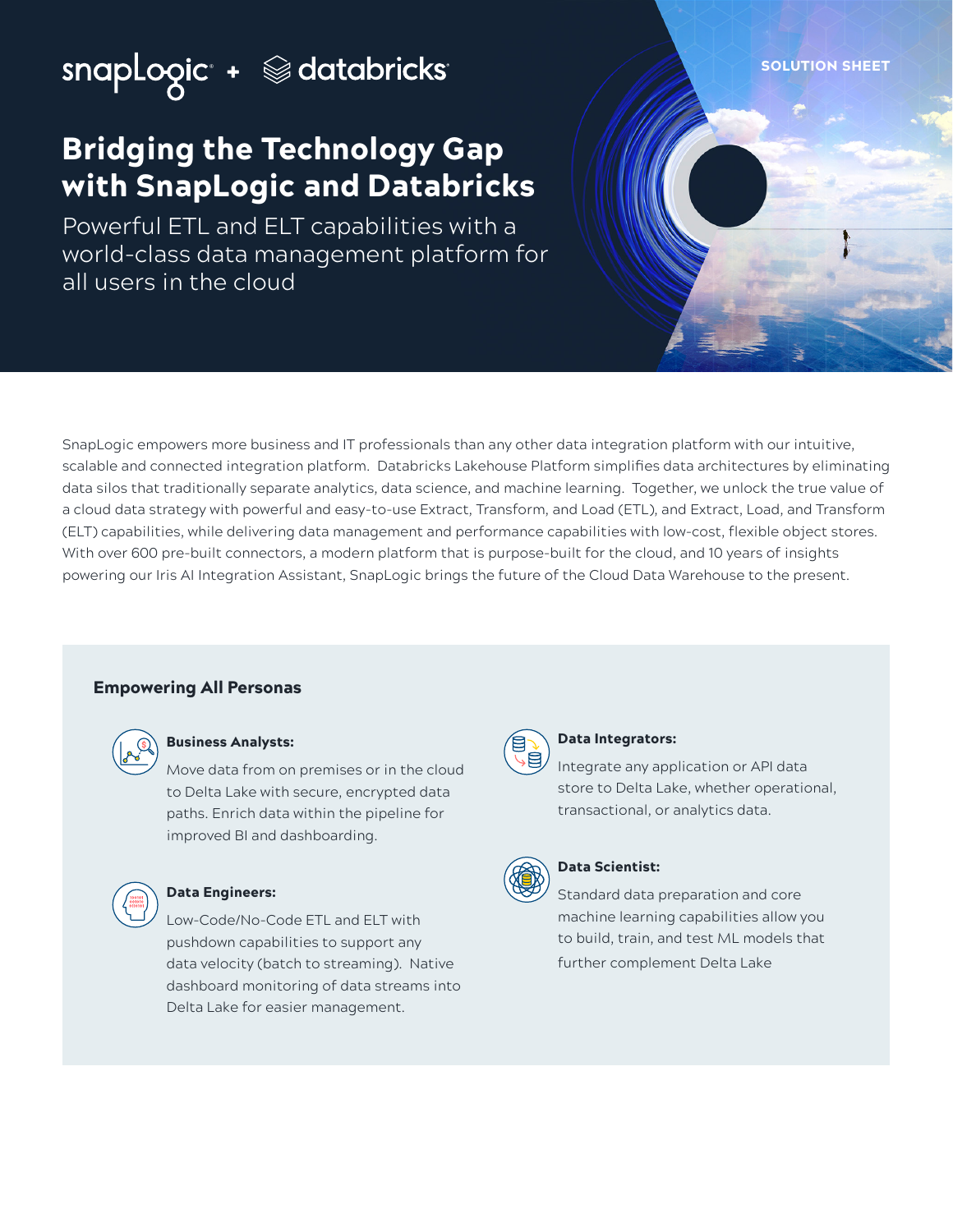## ETL and ELT with Databricks Delta Lake

SnapLogic helps automate the movement of data into Delta Lake, reducing the time to value. Our no-code/ low-code UI maximizes productivity and makes it easier for business and IT users alike, to move data into Delta Lake, and leverage that data across your organization for analytics, Machine Learning, and AI. SnapLogic moves data at enterprise scale.

## One Platform, Multiple Approaches

#### Data Ingestion and Movement

SnapLogic allows users to leverage intricate knowledge of the relevant applications, APIs, and technologies through a no code UI.

#### Visual SQL Designer for ELT

Visually design SQL using the SnapLogic UI that provides suggestions for database objects including schemas and tables, as well as transformation inputs.

## ETL & ELT with Databricks Delta Lake

#### One Platform, Multiple Approaches